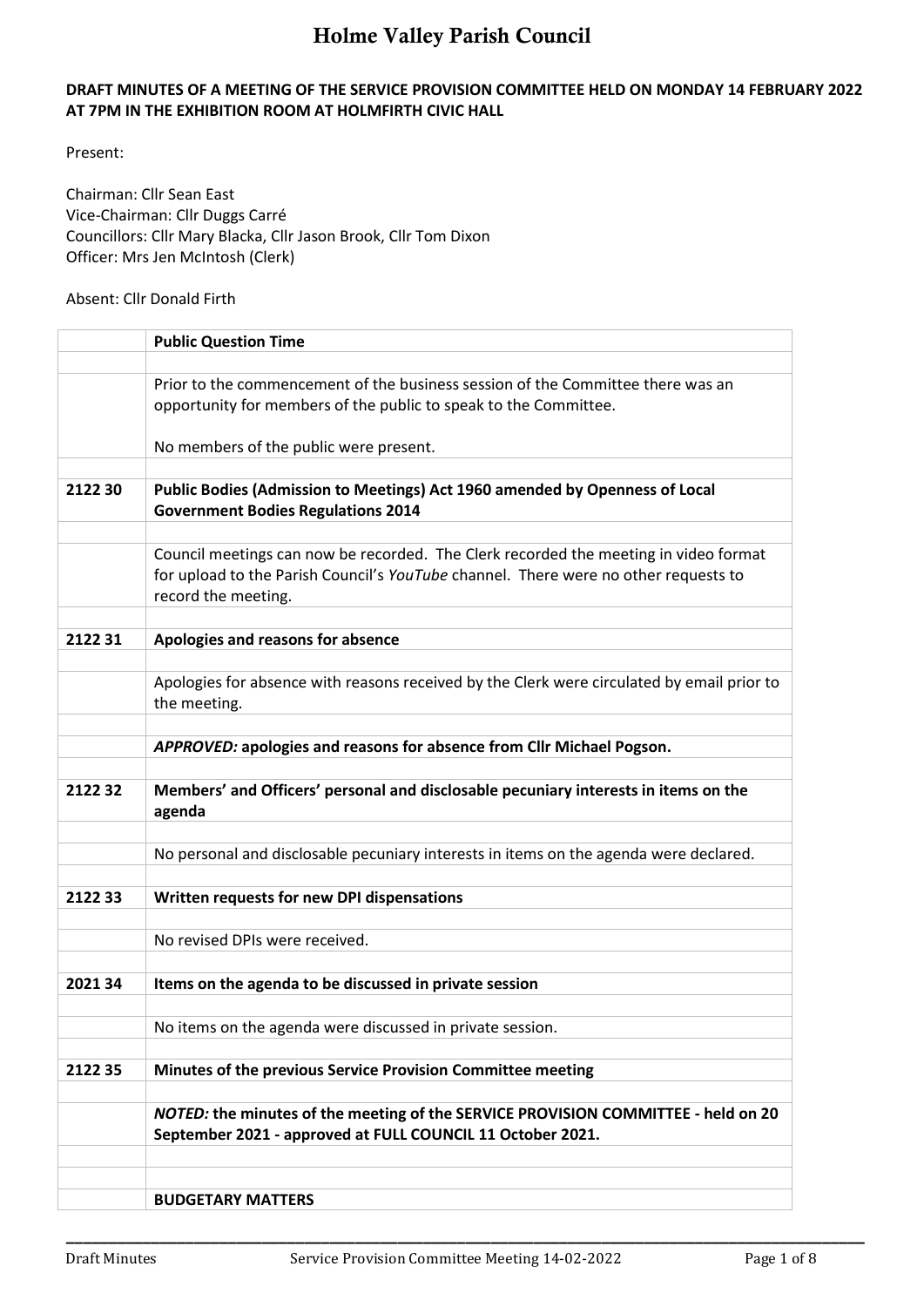| 2122 36 | SERVICE PROVISION COMMITTEE Budget and Spending Statements for 2021-22 and<br>2022-23                                                                                     |
|---------|---------------------------------------------------------------------------------------------------------------------------------------------------------------------------|
|         |                                                                                                                                                                           |
|         | A number of items on the agenda had financial implications for the SERVICE PROVISION                                                                                      |
|         | COMMITTEE budget. The Budget 2021-22 Service Provision Income and Expenditure Year-<br>To-Date, the Budget 2021-22 Service Provision Income and Expenditure Forecast were |
|         | shared to clarify the availability of funds prior to the consideration of grants.                                                                                         |
|         |                                                                                                                                                                           |
|         | Clerk to find out if the Patient Transport Minibus Scheme intends to request access to the                                                                                |
|         | budget reserved for it. Clerk to email response to the Committee.                                                                                                         |
|         | <b>NOTED: the SERVICE PROVISION COMMITTEE Budget Income and Expenditure for 21-22</b>                                                                                     |
|         | and the Service Provision Committee Budget 2022-23.                                                                                                                       |
| 212237  | Authorisations for Regular Expenditure - Council Year 2022-23                                                                                                             |
|         |                                                                                                                                                                           |
|         | There are a number of regular items of expenditure from the SERVICE PROVISION                                                                                             |
|         | COMMITTEE budget. These were reviewed and authorisation to spend considered.                                                                                              |
|         |                                                                                                                                                                           |
|         | APPROVED: authorisation for regular items of expenditure for the Council Year 2022-23                                                                                     |
|         | from the SERVICE PROVISION COMMITTEE budget lines, excluding budget line 4705                                                                                             |
|         | Christmas Provision and budget line 4730 the subsidised minibus provision.                                                                                                |
|         | Clerk to put Christmas Provision on September 2022 agenda.                                                                                                                |
|         | Clerk to arrange for the minibus provider to come to a future meeting to review the<br>service.                                                                           |
|         |                                                                                                                                                                           |
|         | The Committee considered items 2122 38 to 2122 43 in turn, inviting attending                                                                                             |
|         | representatives to speak in support of their applications. Once the merits of all the                                                                                     |
|         | applications had been considered funding decisions were made. The decisions were then                                                                                     |
|         | added to the written record.                                                                                                                                              |
|         |                                                                                                                                                                           |
|         | The Committee proceeded in this manner so that representatives were not kept waiting                                                                                      |
|         | unduly and so that each application connected to the Youth Facilities budget line 4755<br>could be considered in relation to all other applications.                      |
|         |                                                                                                                                                                           |
| 212238  | <b>Grant application from Kirklees Youth Alliance</b>                                                                                                                     |
|         |                                                                                                                                                                           |
|         | An application for a maximum of £5,000 had been received from Kirklees Youth Alliance.                                                                                    |
|         | This was considered under the Youth Facilities budget line 4755. The application was to                                                                                   |
|         | fund youth clubs at the Phoenix Centre, scheduled to run from June to October 2022. A                                                                                     |
|         | representative from KYA attended the meeting to support the application and make                                                                                          |
|         | representations in person.                                                                                                                                                |
|         | APPROVED: a grant of £4,613 to fund the running of youth clubs at the Phoenix Centre                                                                                      |
|         | by the Kirklees Youth Alliance.                                                                                                                                           |
|         | RESOLVED: to recommend the release of £4,613 from budget line 4755 to the FINANCE                                                                                         |
|         | AND MANAGEMENT COMMITTEE to fund this grant.                                                                                                                              |
|         |                                                                                                                                                                           |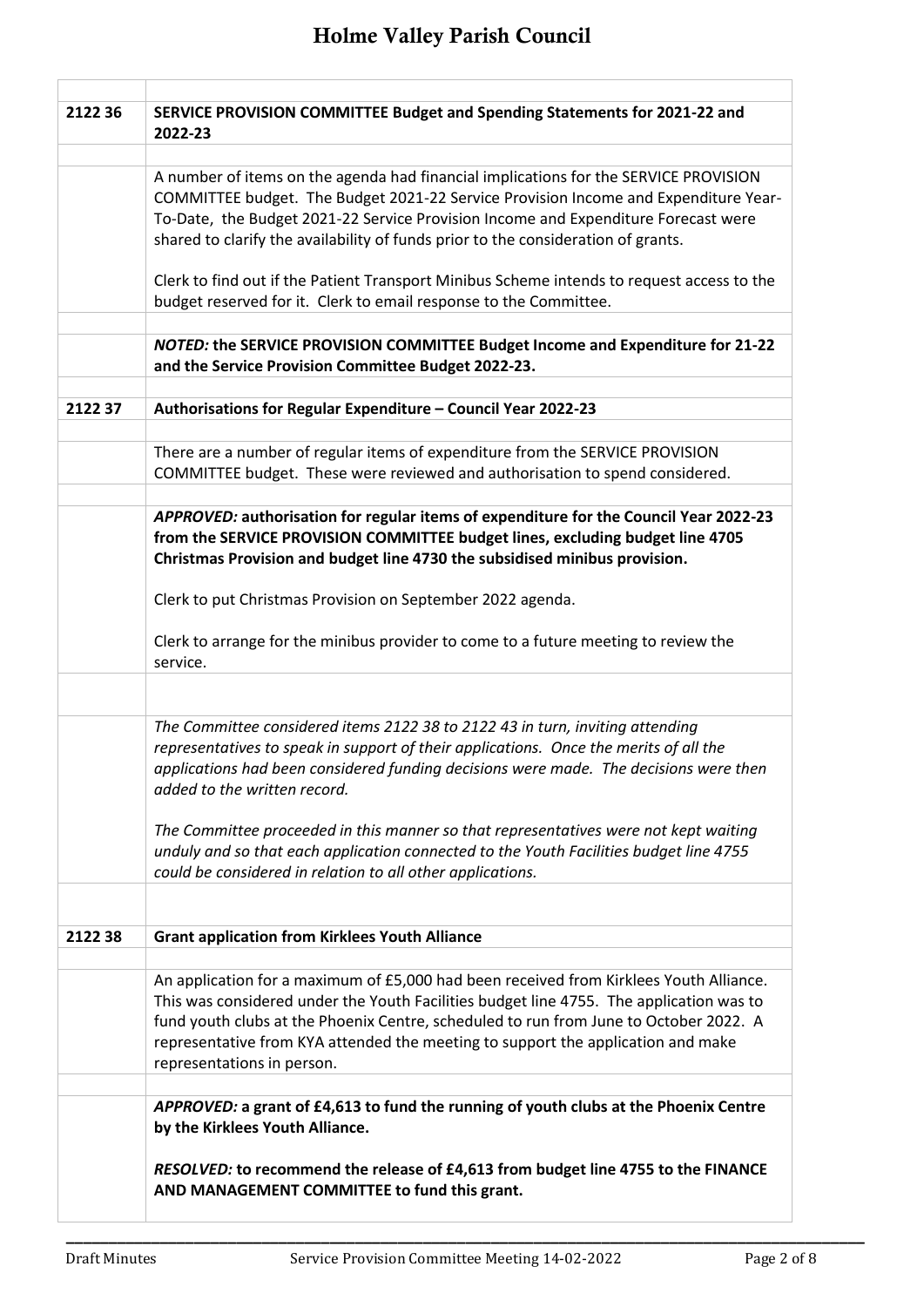|         | <b>RESOLVED: to recommend to FULL COUNCIL that a virement is made from funds</b><br>remaining in the Christmas Provision Budget Line 4705 to Youth Facilities 4755.                                                                                                                                                                                                                                                         |
|---------|-----------------------------------------------------------------------------------------------------------------------------------------------------------------------------------------------------------------------------------------------------------------------------------------------------------------------------------------------------------------------------------------------------------------------------|
|         | RESOLVED: to recommend to KYA to apply for a further £387 to be considered by the<br>SERVICE PROVISION COMMITTEE at the 13 June meeting.                                                                                                                                                                                                                                                                                    |
|         | Clerk to ensure KYA clubs are advertised via HVPC Facebook page.                                                                                                                                                                                                                                                                                                                                                            |
|         | Clerk to contact applicant to relay the decisions and to explain that funds would be<br>released following the meeting of the FINANCE AND MANAGEMENT COMMITTEE on<br>Monday 14 March 2022.                                                                                                                                                                                                                                  |
| 212239  | <b>Grant application from Honley Youth</b>                                                                                                                                                                                                                                                                                                                                                                                  |
|         | An application for £4,850 had been received from Honley Youth to fund equipment,<br>coaches and snacks for group training sessions. This application had been withdrawn as<br>the coach engaged to provide the sessions was no longer available and finding a suitable<br>replacement at short notice was unviable.                                                                                                         |
|         | Clerk to inform applicant that the SERVICE PROVISION COMMITTEE would welcome an<br>application after April and would be minded to arrange an extraordinary meeting to<br>consider any such application.                                                                                                                                                                                                                     |
| 2122 40 | <b>Grant application from BOK Artistic Swimming Club</b>                                                                                                                                                                                                                                                                                                                                                                    |
|         | An application for £700 had been received from BOK Artistic Swimming Club and was<br>considered under the Youth Facilities budget line 4755. A representative and a club<br>member attended the meeting in support of the application and explained that the grant<br>would go towards funding the purchase of a new music system to better assist the training<br>sessions for young people in the artistic swimming club. |
|         | APPROVED: a grant of £700 to fund the purchase of a new music system for BOK Artistic<br><b>Swimming Club.</b>                                                                                                                                                                                                                                                                                                              |
|         | RESOLVED: to recommend the release of £700 from budget line 4755 to the FINANCE<br>AND MANAGEMENT COMMITTEE to fund this grant.                                                                                                                                                                                                                                                                                             |
|         | Clerk to be sent a link for BOK Artistic Swimming to publicise via HVPC Website and<br>Facebook.                                                                                                                                                                                                                                                                                                                            |
|         | Clerk to contact applicant to relay the decisions and to explain that funds would be<br>released following the meeting of the FINANCE AND MANAGEMENT COMMITTEE on<br>Monday 14 March 2022.                                                                                                                                                                                                                                  |
| 212241  | <b>Grant application from Project Communities</b>                                                                                                                                                                                                                                                                                                                                                                           |
|         | An application for £1986.50 had been received from Project Communities and was<br>considered under the Youth Facilities budget line 4755. A representative attended the<br>meeting in support of the application and explained that it was to fund sports sessions for<br>girls, scheduled to begin March 2022.                                                                                                             |
|         | APPROVED: a grant of £1,986.50 to fund the running of activities for girls by Project<br><b>Communities commencing March 2022.</b>                                                                                                                                                                                                                                                                                          |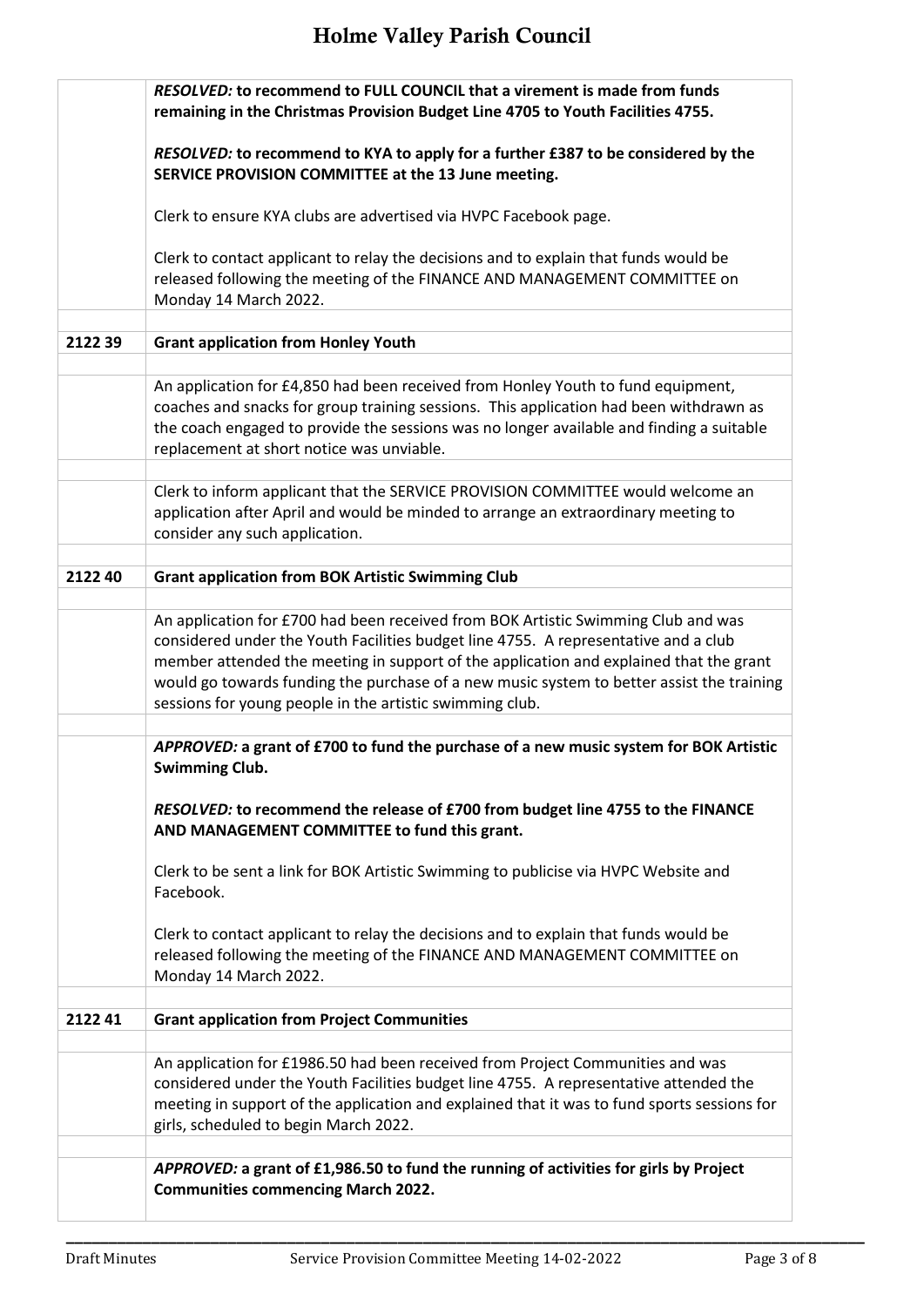|        | RESOLVED: to recommend the release of £1,986.50 from budget line 4755 to the                                                                                                                                                                                                                                                                                                                                                    |
|--------|---------------------------------------------------------------------------------------------------------------------------------------------------------------------------------------------------------------------------------------------------------------------------------------------------------------------------------------------------------------------------------------------------------------------------------|
|        | FINANCE AND MANAGEMENT COMMITTEE to fund this grant.                                                                                                                                                                                                                                                                                                                                                                            |
|        | Clerk to contact applicant to relay the decisions and to explain that funds would be                                                                                                                                                                                                                                                                                                                                            |
|        | released following the meeting of the FINANCE AND MANAGEMENT COMMITTEE on                                                                                                                                                                                                                                                                                                                                                       |
|        | Monday 14 March 2022.                                                                                                                                                                                                                                                                                                                                                                                                           |
|        |                                                                                                                                                                                                                                                                                                                                                                                                                                 |
| 212242 | Grant application from Friends of Honley Junior and Infants School                                                                                                                                                                                                                                                                                                                                                              |
|        | An application for up to £2,000 had been received from the Friends of Honley Junior and<br>Infants School and was considered under the Youth Facilities budget line 4755. A<br>representative attended the meeting in support of the application and explained that it                                                                                                                                                          |
|        | was to fund transport for extra-curricular activities.                                                                                                                                                                                                                                                                                                                                                                          |
|        | APPROVED: a grant of £700 to fund transport for an extra-curricular educational trip to<br>Eden Camp for one year group.                                                                                                                                                                                                                                                                                                        |
|        | RESOLVED: to recommend the release of £700 from budget line 4755 to the FINANCE<br>AND MANAGEMENT COMMITTEE to fund this grant.                                                                                                                                                                                                                                                                                                 |
|        | Clerk to look at clarifying grant criteria.                                                                                                                                                                                                                                                                                                                                                                                     |
|        | Clerk to contact applicant to relay the decisions and to explain that funds would be<br>released following the meeting of the FINANCE AND MANAGEMENT COMMITTEE on<br>Monday 14 March 2022.                                                                                                                                                                                                                                      |
|        |                                                                                                                                                                                                                                                                                                                                                                                                                                 |
|        | Cllr Brook left the meeting at 8.27pm.                                                                                                                                                                                                                                                                                                                                                                                          |
| 212243 | <b>Grant application for CCTV operation from Honley Business Association</b>                                                                                                                                                                                                                                                                                                                                                    |
|        | An application for £1,560 had been received from Honley Business Association for the                                                                                                                                                                                                                                                                                                                                            |
|        | funding of CCTV maintenance in Honley centre. A representative came to speak in<br>support of the application, which was part of the ongoing mission to make Honley a better<br>and safer place.                                                                                                                                                                                                                                |
|        | It was established that the CCTV budget line 4700 had no funds but that there was an<br>Earmarked Reserve EMR 322 Service Provision - CCTV of £5,000. The Deputy Clerk/RFO<br>had suggested through the Clerk that the SERVICE PROVISION COMMITTEE reviewed the<br>application and considered recommending to FULL COUNCIL on 28 March 2022 that<br>£1,560 is vired from EMR 322 to facilitate the granting of the application. |
|        |                                                                                                                                                                                                                                                                                                                                                                                                                                 |
|        | RESOLVED: to recommend to FULL COUNCIL on 28 March that £1,560 is vired from EMR<br>322 to 4700 CCTV for the funding of CCTV in Honley centre, managed by Honley Business<br>Association.                                                                                                                                                                                                                                       |
|        | Clerk to contact applicant to relay the decision.                                                                                                                                                                                                                                                                                                                                                                               |
|        |                                                                                                                                                                                                                                                                                                                                                                                                                                 |
|        |                                                                                                                                                                                                                                                                                                                                                                                                                                 |
|        | <b>ASSETS MANAGEMENT</b>                                                                                                                                                                                                                                                                                                                                                                                                        |
| 212244 | <b>Holmfirth Civic Hall Community Trust</b>                                                                                                                                                                                                                                                                                                                                                                                     |
|        |                                                                                                                                                                                                                                                                                                                                                                                                                                 |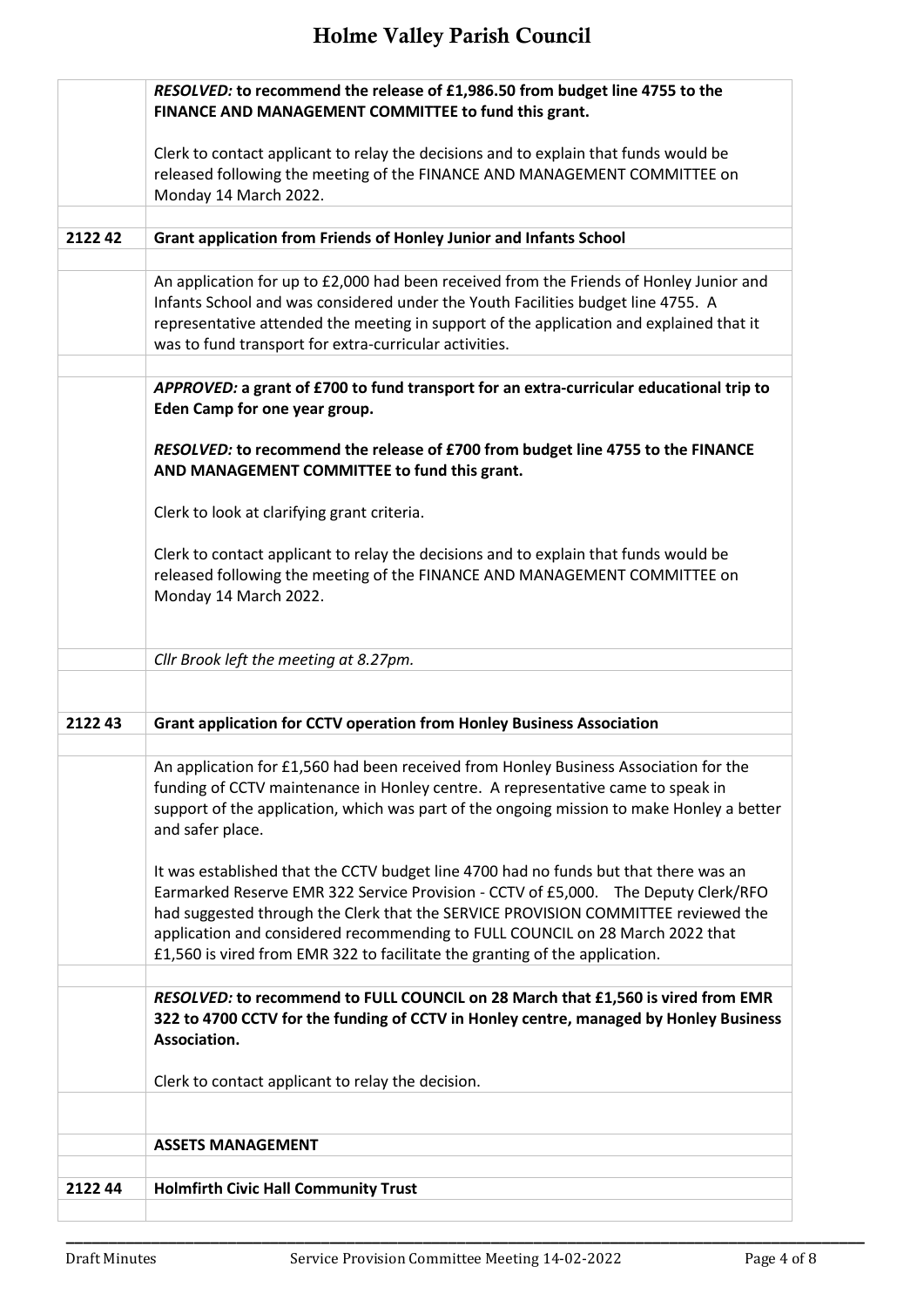|        | A number of reports in relation to Holmfirth Civic had been received and were considered.<br>Members were impressed by the quality of the reporting.                                                                                                                                                                                                                                                                                                                                                                                                                                                                                                                                                                                                                                                                                                                                                                                                                                                                                                                                                                                                                                                                                                                                                                                                                                                                                                                                                                         |
|--------|------------------------------------------------------------------------------------------------------------------------------------------------------------------------------------------------------------------------------------------------------------------------------------------------------------------------------------------------------------------------------------------------------------------------------------------------------------------------------------------------------------------------------------------------------------------------------------------------------------------------------------------------------------------------------------------------------------------------------------------------------------------------------------------------------------------------------------------------------------------------------------------------------------------------------------------------------------------------------------------------------------------------------------------------------------------------------------------------------------------------------------------------------------------------------------------------------------------------------------------------------------------------------------------------------------------------------------------------------------------------------------------------------------------------------------------------------------------------------------------------------------------------------|
|        |                                                                                                                                                                                                                                                                                                                                                                                                                                                                                                                                                                                                                                                                                                                                                                                                                                                                                                                                                                                                                                                                                                                                                                                                                                                                                                                                                                                                                                                                                                                              |
|        | <b>NOTED: reports from Holmfirth Civic Hall Community Trust.</b>                                                                                                                                                                                                                                                                                                                                                                                                                                                                                                                                                                                                                                                                                                                                                                                                                                                                                                                                                                                                                                                                                                                                                                                                                                                                                                                                                                                                                                                             |
| 212245 | The asset transfer of Honley Library                                                                                                                                                                                                                                                                                                                                                                                                                                                                                                                                                                                                                                                                                                                                                                                                                                                                                                                                                                                                                                                                                                                                                                                                                                                                                                                                                                                                                                                                                         |
|        |                                                                                                                                                                                                                                                                                                                                                                                                                                                                                                                                                                                                                                                                                                                                                                                                                                                                                                                                                                                                                                                                                                                                                                                                                                                                                                                                                                                                                                                                                                                              |
|        | The Clerk reported that she had attended a 'handover' meeting with representatives from<br>Kirklees and Friends of Honley Library on 11 November 2021. The issue over the cleaning<br>contract has been resolved by Kirklees determining to keep its current contract in place<br>and funding this itself. Looking ahead, some of the practical arrangements for the transfer<br>were agreed in principle, such as a joint reading of meters prior to handover.<br>In September the HVPC solicitors returned to Kirklees the hosting agreement with respect<br>to the library service and hiring agreement with respect to elections, with comments. The<br>solicitor is waiting for and chasing up Kirklees' response to those comments.<br>The draft lease from Friends of Honley Library is with the solicitor; work on this cannot<br>progress until the solicitor has heard back from Kirklees as this has to tie in to the hosting<br>and hiring agreements referred to above.<br>A current issue under discussion is the need for a fire alarm system. Safety inspections<br>logged over the last two years have recommended that a fire alarm system is needed.<br>However, Kirklees have taken no steps to effect this. FOHL have a quote for the<br>installation of a fire alarm system for £4000 and FOHL have requested that the Clerk<br>contacts Kirklees regarding this. The Clerk has had an initial conversation with Alison<br>Senior, Kirklees Project Officer, Asset Strategy in regards to this matter. |
|        | The Clerk reported that HOLME VALLEY PARISH COUNCIL had received correspondence<br>from the Kirklees Asset Strategy Team that Honley Library's 5 year listing as an Asset of<br>Community Value had expired on 29 January 2022. Kirklees advised that given the<br>progression of the asset transfer of Honley Library to HOLME VALLEY PARISH COUNCIL<br>there was no further need to seek to have Honley Library listed as an Asset of Community<br>Value.                                                                                                                                                                                                                                                                                                                                                                                                                                                                                                                                                                                                                                                                                                                                                                                                                                                                                                                                                                                                                                                                  |
|        | NOTED: the current progress of the asset transfer of Honley Library.                                                                                                                                                                                                                                                                                                                                                                                                                                                                                                                                                                                                                                                                                                                                                                                                                                                                                                                                                                                                                                                                                                                                                                                                                                                                                                                                                                                                                                                         |
|        |                                                                                                                                                                                                                                                                                                                                                                                                                                                                                                                                                                                                                                                                                                                                                                                                                                                                                                                                                                                                                                                                                                                                                                                                                                                                                                                                                                                                                                                                                                                              |
| 212246 | Report from maintenance contractor regarding shelters, war memorials and benches                                                                                                                                                                                                                                                                                                                                                                                                                                                                                                                                                                                                                                                                                                                                                                                                                                                                                                                                                                                                                                                                                                                                                                                                                                                                                                                                                                                                                                             |
|        | A detailed written report was shared from the maintenance contractor regarding the<br>upkeep of shelters, war memorials and benches.                                                                                                                                                                                                                                                                                                                                                                                                                                                                                                                                                                                                                                                                                                                                                                                                                                                                                                                                                                                                                                                                                                                                                                                                                                                                                                                                                                                         |
| 212247 | <b>Holmfirth Public Toilets</b>                                                                                                                                                                                                                                                                                                                                                                                                                                                                                                                                                                                                                                                                                                                                                                                                                                                                                                                                                                                                                                                                                                                                                                                                                                                                                                                                                                                                                                                                                              |
|        | The Clerk reported on ongoing misuse of the toilets, leading to some discussion on how<br>the toilets could be further improved.                                                                                                                                                                                                                                                                                                                                                                                                                                                                                                                                                                                                                                                                                                                                                                                                                                                                                                                                                                                                                                                                                                                                                                                                                                                                                                                                                                                             |
|        |                                                                                                                                                                                                                                                                                                                                                                                                                                                                                                                                                                                                                                                                                                                                                                                                                                                                                                                                                                                                                                                                                                                                                                                                                                                                                                                                                                                                                                                                                                                              |
|        | At 9pm the SERVICE PROVISION COMMITTEE agreed to suspend temporarily Standing<br>Orders to allow the meeting to extend until all business had been concluded.                                                                                                                                                                                                                                                                                                                                                                                                                                                                                                                                                                                                                                                                                                                                                                                                                                                                                                                                                                                                                                                                                                                                                                                                                                                                                                                                                                |
|        |                                                                                                                                                                                                                                                                                                                                                                                                                                                                                                                                                                                                                                                                                                                                                                                                                                                                                                                                                                                                                                                                                                                                                                                                                                                                                                                                                                                                                                                                                                                              |
| 212248 | Stone shelters update                                                                                                                                                                                                                                                                                                                                                                                                                                                                                                                                                                                                                                                                                                                                                                                                                                                                                                                                                                                                                                                                                                                                                                                                                                                                                                                                                                                                                                                                                                        |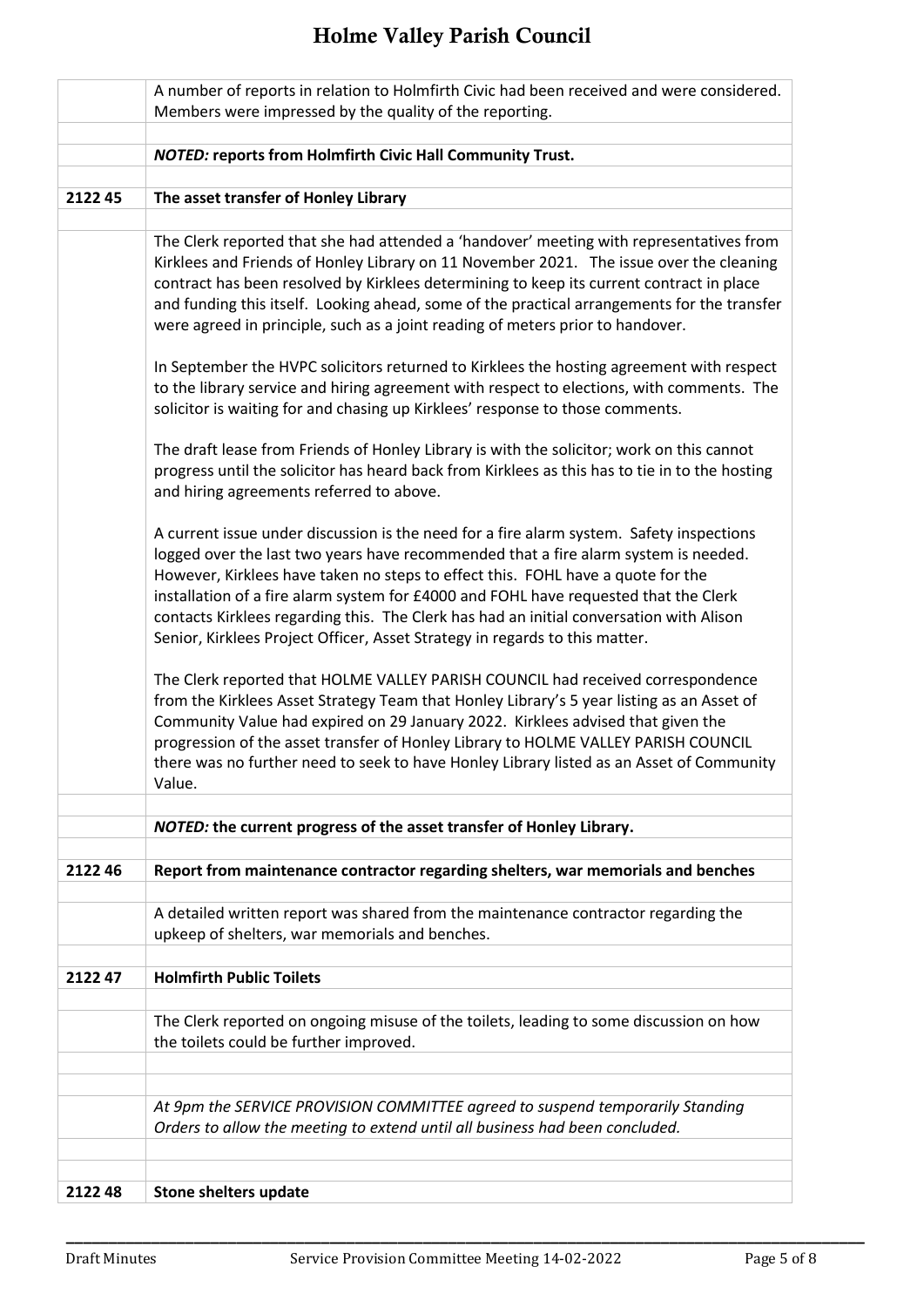|         | The Clerk reported that the damaged bus shelter at Thurstonland Bank had been repaired.                                                                                                                                                                                                                                                                                                                                     |
|---------|-----------------------------------------------------------------------------------------------------------------------------------------------------------------------------------------------------------------------------------------------------------------------------------------------------------------------------------------------------------------------------------------------------------------------------|
|         | Following the discovery that the bus shelters were not insured the Clerk had investigated<br>the cost of having these added to the insurance policy. The Insurers had asked for the<br>PARISH COUNCIL to submit a rough estimate of the total cost of replacing a stone shelter.<br>This has been obtained and shared with the Insurers.                                                                                    |
|         | The Clerk was awaiting a revised cost for adding the stone shelters to the Insurance Policy.<br>Once that had been received it would be tabled for consideration at a FINANCE AND<br>MANAGEMENT COMMITTEE.                                                                                                                                                                                                                  |
|         | Following reports from an ex-councillor and a serving councillor a further shelter -<br>opposite Holme Valley Memorial Hospital near the Police Station - had had the guttering<br>repaired.                                                                                                                                                                                                                                |
|         | Clerk to thank the maintenance contractor for his work on behalf of the SERVICE<br>PROVISION COMMITTEE.                                                                                                                                                                                                                                                                                                                     |
| 212249  | Adopted phone boxes update                                                                                                                                                                                                                                                                                                                                                                                                  |
|         |                                                                                                                                                                                                                                                                                                                                                                                                                             |
|         | The Clerk reported that the red phone kiosk next to the Post Office in Holmfirth has been<br>successfully adopted by the Parish Council. Whilst there has been some discussion of this<br>being a hub for information about the Climate Emergency, a definitive decision has yet to<br>be taken.                                                                                                                            |
|         | An application for the adoption of Wooldale phone box remains in progress.                                                                                                                                                                                                                                                                                                                                                  |
|         |                                                                                                                                                                                                                                                                                                                                                                                                                             |
|         |                                                                                                                                                                                                                                                                                                                                                                                                                             |
| 21225   | <b>Benches update</b>                                                                                                                                                                                                                                                                                                                                                                                                       |
|         |                                                                                                                                                                                                                                                                                                                                                                                                                             |
|         | The Clerk reported on recent correspondence received regarding benches.                                                                                                                                                                                                                                                                                                                                                     |
|         |                                                                                                                                                                                                                                                                                                                                                                                                                             |
| 2122 51 | Tendering process for maintenance contract                                                                                                                                                                                                                                                                                                                                                                                  |
|         | The Clerk reported that due to capacity issues the drawing up of the tendering process<br>had not progressed since the meeting in September 2021. Putting the maintenance<br>contract to tender remains a recommendation from our Independent Auditor. The Clerk<br>will present a draft maintenance contract and tendering process to the Service Provision<br>Committee at the meeting scheduled for Monday 13 June 2022. |
|         |                                                                                                                                                                                                                                                                                                                                                                                                                             |
|         | NOTED: work on the drawing up of a maintenance contract to put to tender is<br>continuing; the Clerk to present a draft maintenance contract and tendering process to<br>the Service Provision Committee at the meeting scheduled for Monday 13 June 2022.                                                                                                                                                                  |
|         | <b>PROJECTS</b>                                                                                                                                                                                                                                                                                                                                                                                                             |
|         |                                                                                                                                                                                                                                                                                                                                                                                                                             |
| 2122 52 | Update regarding the dog waste strategy                                                                                                                                                                                                                                                                                                                                                                                     |
|         | The Clerk reported that dog waste bags continue to be distributed via dispensers. The<br>Parish Council sent Christmas cards to the volunteers who keep the dispensers stocked up.                                                                                                                                                                                                                                          |
|         | A repair has been carried out to one of the Honley dispensers.                                                                                                                                                                                                                                                                                                                                                              |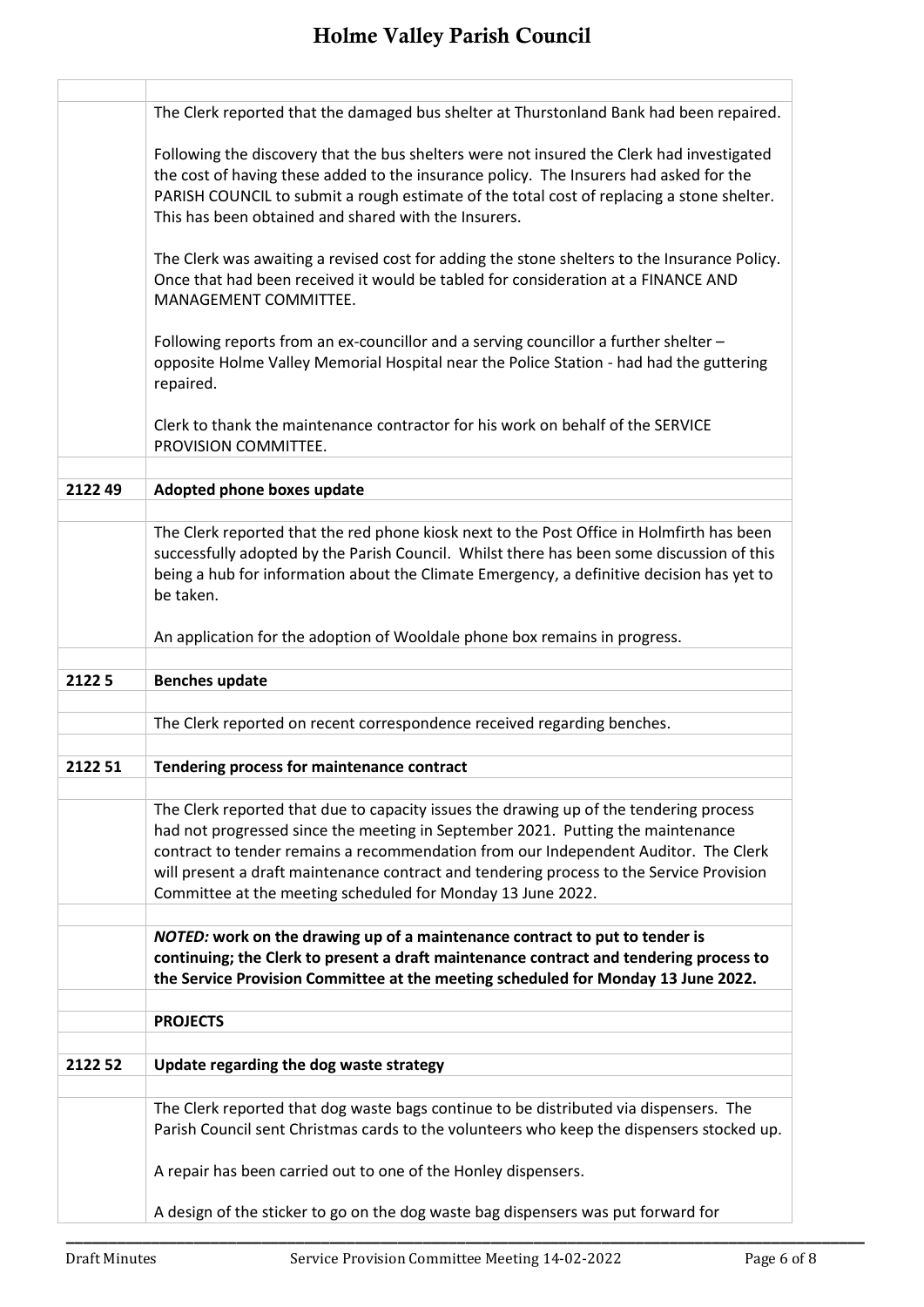|         | consideration at the meeting. Printing costs, based on one quote obtained last year, are<br>anticipated to be approximately £100 for 40 laminated vinyl stickers 20 cm by 15 cm. The<br>Dog Waste budget line 4720 for 2020-21 is currently -£63.50.                                                                                                                                                                                                                                                                                                                                                                                                                                  |
|---------|---------------------------------------------------------------------------------------------------------------------------------------------------------------------------------------------------------------------------------------------------------------------------------------------------------------------------------------------------------------------------------------------------------------------------------------------------------------------------------------------------------------------------------------------------------------------------------------------------------------------------------------------------------------------------------------|
|         | APPROVED: the design of sticker for the dog waste bag dispensers.                                                                                                                                                                                                                                                                                                                                                                                                                                                                                                                                                                                                                     |
|         | Clerk to order the stickers in April from the 2022-23 Budget after first informing the<br>Chairman of the Service Provision Committee.                                                                                                                                                                                                                                                                                                                                                                                                                                                                                                                                                |
| 2122 53 | Removal of sharps bin and bike lockers from Holmfirth centre                                                                                                                                                                                                                                                                                                                                                                                                                                                                                                                                                                                                                          |
|         | Holme Valley Parish Council officers have been liaising with various departments at<br>Kirklees Council regarding the removal of a sharps bin cemented into the pavement near<br>Holmfirth Public Toilets and the two vandalised bike lockers in the car park adjacent to the<br>lockers. Both are unsightly, attract anti-social behaviour and are of no practical use.<br>Whilst some consideration has been given to moving the bike lockers to a more suitable<br>position there is no evidence that they are used at all for that purpose and removal is<br>accepted as a better option.<br>The Clerk reported that in September a number of formal queries were raised with the |
|         | Highways, Waste Recycling, Infrastructure and Regeneration departments with 6 different<br>Kirklees officers. The result of this is that the sharps bin is currently considered to be a<br>Highways issue as the bin is cemented into the pavement. There has been no clear steer<br>given as to which department to liaise with regarding the removal of the bike lockers.                                                                                                                                                                                                                                                                                                           |
|         | Several councillors have received ongoing correspondence regarding these eyesores.                                                                                                                                                                                                                                                                                                                                                                                                                                                                                                                                                                                                    |
|         | NOTED: the sharps bin and bike lockers in Holmfirth centre remain in situ and work<br>should continue to effect their removal.                                                                                                                                                                                                                                                                                                                                                                                                                                                                                                                                                        |
|         | Clerk to continue to liaise with Kirklees regarding the removal of the sharps bin and bike<br>lockers.                                                                                                                                                                                                                                                                                                                                                                                                                                                                                                                                                                                |
| 2122 54 | To receive meeting notes regarding the Holme Valley Youth Offer                                                                                                                                                                                                                                                                                                                                                                                                                                                                                                                                                                                                                       |
|         | The meetings notes from 23 September 2021 (attended by Cllr Carré) and 18 November<br>2021 include updates on a number of youth engagement initiatives.                                                                                                                                                                                                                                                                                                                                                                                                                                                                                                                               |
|         | <b>CORRESPONDENCE</b>                                                                                                                                                                                                                                                                                                                                                                                                                                                                                                                                                                                                                                                                 |
| 2122 55 | Addition of a name to a war memorial                                                                                                                                                                                                                                                                                                                                                                                                                                                                                                                                                                                                                                                  |
|         | The Deputy Clerk had received correspondence from a member of the public requesting<br>that Holme Valley Parish Council arrange for the inclusion of an additional name on the<br>World War 2 Memorial in the grounds of Holme Valley Memorial Hospital. Authorisation<br>is needed so that arrangements can be made to have the name added to the War<br>Memorial.                                                                                                                                                                                                                                                                                                                   |
|         | It was noted that there are no monies in Budget line 4750 War Memorial and no<br>Earmarked Reserve.                                                                                                                                                                                                                                                                                                                                                                                                                                                                                                                                                                                   |
|         | RESOLVED: the SERVICE PROVISION COMMITTEE recommends to FULL COUNCIL on 28<br>March 2022 that steps are taken to add the name of 2 <sup>nd</sup> Lt Tom Birkhead of 2/7 Bn Duke                                                                                                                                                                                                                                                                                                                                                                                                                                                                                                       |